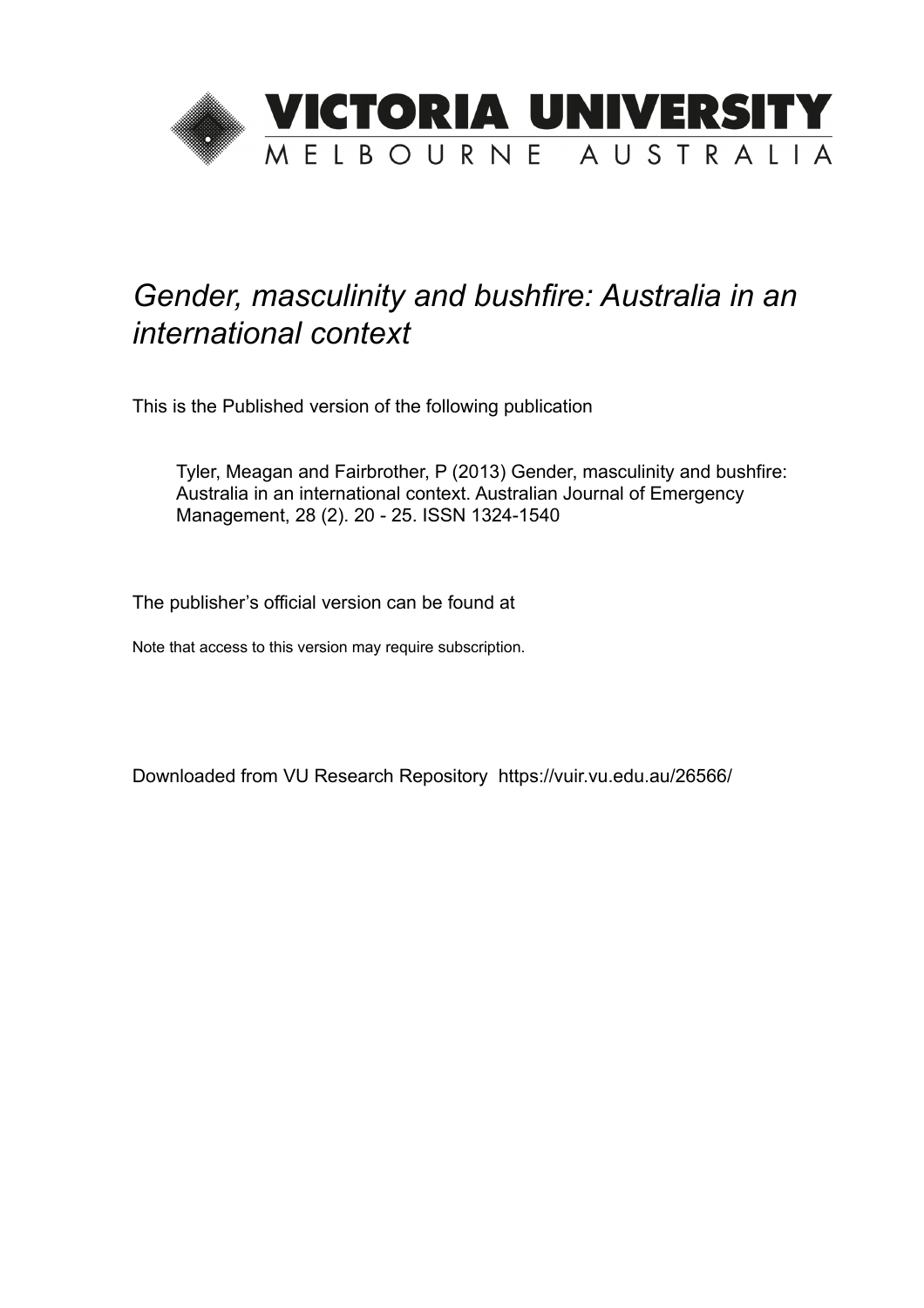# Gender, masculinity and bushfire: Australia in an international context

Dr Meagan Tyler, Victoria University and Professor Peter Fairbrother, RMIT University offer some reasons as to why a gendered analysis of disaster and emergency management is important and how this applies specifically to bushfire.

**"***Emergency management has been, by tradition if not by right, a male prerogative in Australia.***" Doone Robertson (1998).**

## **ABSTRACT**

The study of gender and associated questions about masculinity, femininity and inequality are important elements of social science research. While gender has often been a focus in disciplines such as sociology and anthropology, the social construction of gender is now analysed in areas ranging from criminology to international political economy. Disaster studies, however, adopted the use of gendered analysis quite late, and it was not until the 1990s that a substantial body of literature started to emerge. Since then, there has been a steady increase in international research dealing with the relationship between gender and disaster. Australian research on bushfire is yet to make significant use of the insights from this work. In this paper, we offer some reasons as to why a gendered analysis of disaster and emergency management is important and how this applies specifically to bushfire. We also highlight some of the shortcomings associated with previous attempts at understanding bushfire through a gendered lens and suggest that, in order to move forward, we must acknowledge that constructions of masculinity may affect bushfire preparation and response.  $\overline{R}$ 

### Introduction

There is little recognition in Australia, in either research or policy, that there are important gendered issues surrounding bushfire. This absence is in sharp contrast to international trends where varying social constructions of gendered norms, behaviours, and

inequalities are, increasingly, being identified and analysed. The aim of this paper is to outline the more important insights from the international literature on gender and disaster and then contrast these with emerging approaches to studying and explaining gender and bushfire in Australia. We argue that it is important to acknowledge the militarised and masculinised nature of emergency services in Australia and how particular constructions of masculinity may impact upon popular conceptions of appropriate actions for men and women during bushfire events.

#### International research on gender and disaster

At the outset, it should be noted that the study of gender is not concerned with biological differences between men and women. Gender refers specifically to the "socially learned behaviour and expectations that distinguish masculinity and femininity" (Peterson and Runyan, 1999, p5). For some decades, the social construction of gender has been a focus in disciplines such as sociology and anthropology, with gendered analyses evident in areas ranging from criminology to international political economy. The importance of gender is also recognised in trends towards "gender mainstreaming", evident in many national and international public policy discourses (Walby, 2005).

Disaster studies adopted the use of gendered analysis quite late. It was not until the late 1990s that the influential collection *The Gendered Terrain of Disaster*  (Enarson and Morrow, 1998) was published. Since then, there has been a steady increase in international literature dealing with the relationship between gender (particularly women) and disaster. One of the most obvious ways in which the gendered nature of disaster tends to be recognised, is the heavily male-dominated nature of formal disaster response and emergency services organisations. While women's actions are an important part of responses to disaster events (the international evidence suggests women's contributions are crucial to disaster mitigation and recovery) women tend to be largely excluded from official emergency response agencies (Ariyabandu, 2009; Fothergill, 1998; Mishra, 2009; Robertson, 1998).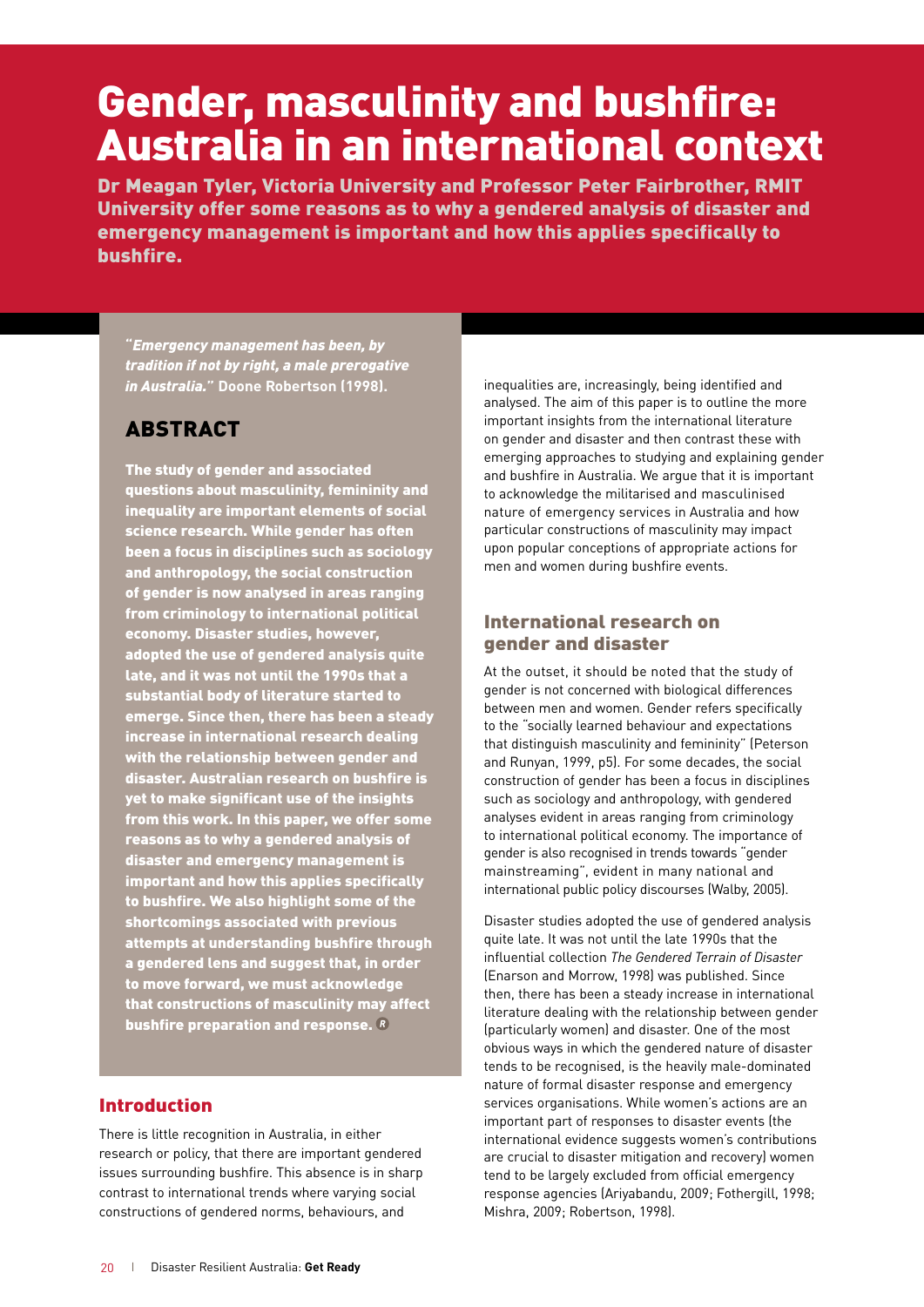There are, however, a number of more complex and subtle ways in which disasters have gendered consequences. For instance, there is now substantial evidence to suggest that, globally, women are at greater risk from the effects of disaster than men.

The *Gendered Terrain of Disaster* (Enarson and Morrow, 1998) outlines gendered dimensions to the following nine stages of disaster:

- 1. Exposure to risk
- 2. Perception of risk
- 3. Preparedness behaviour
- 4. Warning communication and response
- 5. Physical impacts
- 6. Psychological impacts
- 7. Emergency response
- 8. Recovery
- 9. Reconstruction

What emerges from this work on gender and disaster is that women are, in a number of different ways, more vulnerable to the effects of disaster than men. Again, this is not thought to be the result of some innate or biological differences between men and women. Rather, these differences are understood as the result of socio-political factors, including gender inequality. Marginalised groups are more likely to suffer from the effects of disaster and women are often disadvantaged because of their social and economic positions in society.

Various gendered social restrictions impact upon women's responses to disaster. For example, women are less likely than their male counterparts to have been taught how to swim. They are also more likely to wear restrictive or inappropriate clothing, because of gendered expectations about dress (Enarson and Chakrabarti, 2009; Enarson and Morrow, 1998). It is therefore not surprising that women are overrepresented in deaths from drowning during floods and tsunamis. Indeed, following the Asian tsunami in 2004, women made up as much as 80 per cent of the dead in certain parts of Indonesia, India and Sri Lanka (Ariyabandu, 2009, p11).

In some instances, regardless of the type of natural hazard, women are hampered in their attempts to flee because they are more likely to experience restrictions on their outdoor or public movements (Ariyabandu, 2009; Chakrabarti and Walia, 2009). Women are also more likely to take on care-giving responsibilities for children, the elderly and the infirm, and it has been theorised that these responsibilities often impede a woman's ability to escape imminent danger (Enarson and Morrow, 1998). Internationally, in terms of preparation and communication, women are less likely to be literate and therefore the chances of women being able to read and understand preparedness information are diminished (Enarson and Morrow, 1998).

While factors such as literacy and restrictions on public movement are less likely to impact upon women in secular, (post)industrialised states, there are still important gendered differences relating to social and economic inequality in the developed world. In Japan, for example, single mothers are substantially over-represented in injury and death-toll statistics from earthquakes (Masai, 2009). There are several issues which help to explain why this is the case. First of all, single parents are generally more vulnerable in disasters as there is often only one adult in the household. Second, there are significantly more single mothers than single fathers with care-giving responsibilities, so the risk for women is increased. Third, single mothers tend to have a lower than average income, and in the case of Japan (and numerous other places), single mothers are also socially stigmatised. They therefore tend to live in substandard housing, in poorer parts of cities, and in housing that is ultimately more likely to collapse, and injure or kill them, during an earthquake (Masai, 2009).

There are also substantial gendered differences in disaster preparation and response. One of the most prominent of these discrepancies is women's more common preference for evacuation (Bolin, *et al*., 1998; Fothergill, 1998; Mozumder, *et al*., 2008; Scanlon, *et al*., 1996). The evidence for this difference comes mostly from developed or (post)industrial nations and focuses on instances of floods and earthquakes; of note, this finding is also found in some case study research on forest fire (e.g. Mozumder, 2008). This literature indicates that women are significantly more likely to favour preparation for evacuation, while men are more likely to want to stay in an area of danger (Bolin *et al.*, 1998; Mozumder, *et al*., 2008; Scanlon, *et al*., 1996). Women's preference for evacuation during a bushfire threat in Australia has similarly been noted by Proudley (2008), but this has not yet been supported by other studies with extensive data or in-depth research.

#### Research on gender and bushfire in Australia

Despite the increasing body of international literature on gender and disaster, there is still only a limited amount of work that mentions gender in the context of bushfire in Australia (e.g. Beaston and McLennan, 2005; Beaston, *et al*., 2008; Cox, 1998; DeLaine, *et al.*, 2008; Eriksen, *et al*., 2010; Maleta, 2009; Poiner, 1990; Proudley, 2008). For the most part, gender remains a peripheral rather than central theme in bushfire research. To help rectify this neglect, we draw on research into gender and disaster, as well as literature dealing with masculinity, to propose ways in which insights from these areas may be used to better understand bushfire preparedness and response. The idea is to move beyond simply looking at 'women and bushfire' and to incorporate an analysis of constructions of masculinity as well.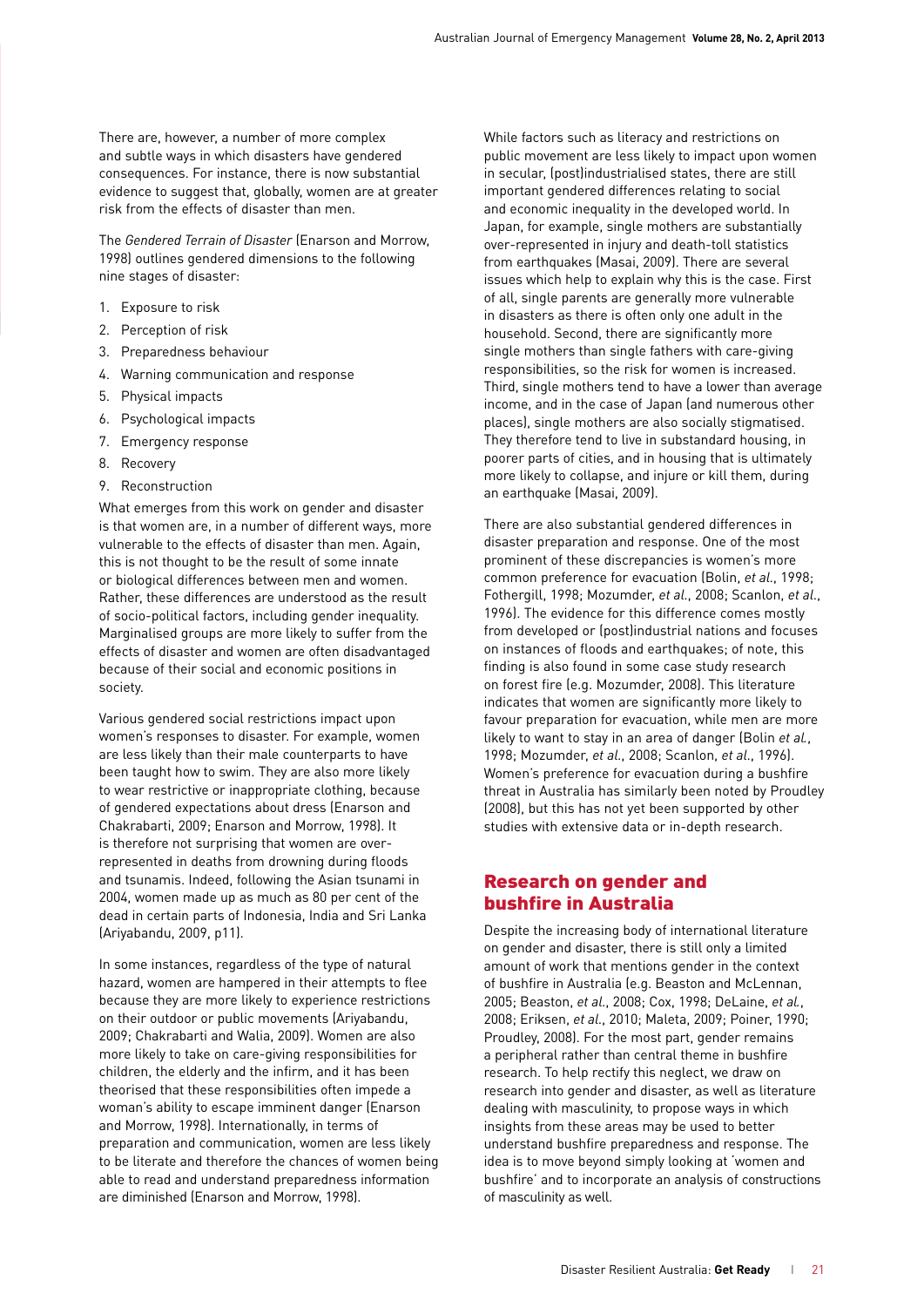There has been some attempt to make room for 'women's voices' and consider women's experiences of bushfire in Australia (e.g. Cox, 1998) but, until recently, there has been almost no attempt to understand how this relates more broadly to the social construction of gender. In other words, there has been a reluctance to question how gendered roles and understandings of masculinity and femininity put men and women at risk in different ways. A rare exception is work by Eriksen and colleagues (2010) who were responsible for the first peer-reviewed article dealing with bushfire and gender in Australia from a social constructionist perspective. A recent contribution from Goodman and Cottrell (2012) also highlights the importance of gender roles in determining bushfire response. In addition, we have outlined elsewhere (Tyler and Fairbrother, 2013) the need to account for Australian understandings of masculinity in bushfire preparation and response. However, advancing such a critical perspective on gender in bushfire research can prove a challenge.

There is some recognition in Australia of the maledominated nature of the emergency services. Emergency management has been described by Robertson (1998, p201), for example, as being: "[b]y tradition if not by right, a male prerogative in Australia. Emergency services organisations, so similar in nature and activity to the military, were regarded as very much a male domain." Australia is not unique in this regard and, as Fordham and Ketteridge (1998) point out, many emergency and disaster management organisations around the world have military-based histories and continue to maintain a militaristic, 'command and control' style of operation. This history continues to echo into the present. Recent research into rural fire services has shown that women make up less than a quarter of all rural fire volunteers in Australia and that many are placed in non-operational or supportive and administrative roles (Beaston and McLennan, 2005). Even into the early 2000s, some rural fire brigades did not admit female members (Tyler and Fairbrother, 2013).

#### Women and bushfire

To try and rectify this substantial gender imbalance there have been intermittent attempts to recruit more women into rural, volunteer firefighting (Beaston, *et al*., 2008) and a few isolated bushfire safety programs exist which specifically target women (e.g. DeLaine, *et al*., 2008). There are, however, problems with both of these approaches.

Firstly, attempts to recruit women into the fire services, even if extremely successful, will not necessarily transform the masculinised construction of firefighting. Organisations have particular cultures, and the history of emergency management organisations as maledominated has meant that they are seen as masculine institutions. Thus, firefighting has become associated with traditionally masculine attributes, and even if women become part of these organisations, they are largely expected to conform to masculine norms rather than challenge or transform them (Maleta, 2009). Thus, despite more inclusive recruitment practices,

#### **NSW THE BRIGADES WOMEN IN FIREFIGHTING**

the complete that the same<br>the one of the NSW Fire of women have what it takes



When most people think of firefighters they think<br>of siners, smoke and pating people from a<br>burning building, but being a firefighter involves<br>so much more than this. Our firefighters not only manage major emergencies, but they often work<br>in specialist fields and have a strong presence in<br>the community, talking to residents about fire he community, talking to resid<br>prevention and making communit

With none than 92 full-time female findight<br>and 163 part time female fredghters in its rank<br>the NSW Fire Brigades strongly encourage<br>women to consider a caleer with the NSWFB.

Three years ago. Fireficities Pata Doule, who is inner years ago, mergose meat for station in<br>currently stationed at the busies in Australia, city of Sydney Fire Station, steered<br>her life in a new desclicit, when she successfully<br>applied for a role as a full-time finalig years of training as a professional att

Pete competed at state, radiomiliand Olympic<br>Visit over the past 12 years, and more<br>extending at various World, Cop. Severning<br>Championships during the state of the National Championships during her swiss calcer. Peter<br>Sep

Theodod a new challenge in my 10s and I was<br>caving job satisfaction. Neary people told me it was really difficult to get a position with the NSW<br>Fire Brigades, so  $1$  saw: this is a landfee challenge, I was<br>in this was in

ff I needed a new challenge in my life and I was craving job satisfaction. "

www.fire.nsw.gov.au

NSWFB promotional campaign to attract female recruits.

firefighting remains culturally masculinised and continues to reinforce particular ideas about what constitutes appropriate "masculine" behaviour.

Of equal note is the institutional perception of women's responses to bushfire. This issue is well illustrated by the *Firey Women* program in South Australia. The program consists of four workshops and is ostensibly designed to teach women about bushfire safety and preparedness (DeLaine, *et al.*, 2008). While the first workshop covers the issue of deciding whether to 'stay or go' when bushfire threatens, the second workshop on 'preparing your property' is quite clearly about how to prepare the property if you want to stay during the fire, with topics including: 'creating a defendable space' and 'water supplies'. These workshops were deemed a success by researchers and representatives from the South Australian Country Fire Service (CFS) because while only "39.39% of the participants reported a 'stay and defend' bushfire strategy before the workshops… this increased to 84.84% at the conclusion of workshops" (DeLaine, *et al.*, 2008, p9). The use of these statistics quite clearly shows how, particularly prior to the Black Saturday fires in Victoria in 2009, some agencies equated appropriate bushfire education with a greater number of people taking the decision to 'stay and defend' a house during a fire.

The review of the *Firey Women* program (DeLaine, *et al.*, 2008) inadvertently shows, at least in part, how this misperception may have taken hold. The researchers claim that intervention is necessary to target women because they are likely to have a lack of knowledge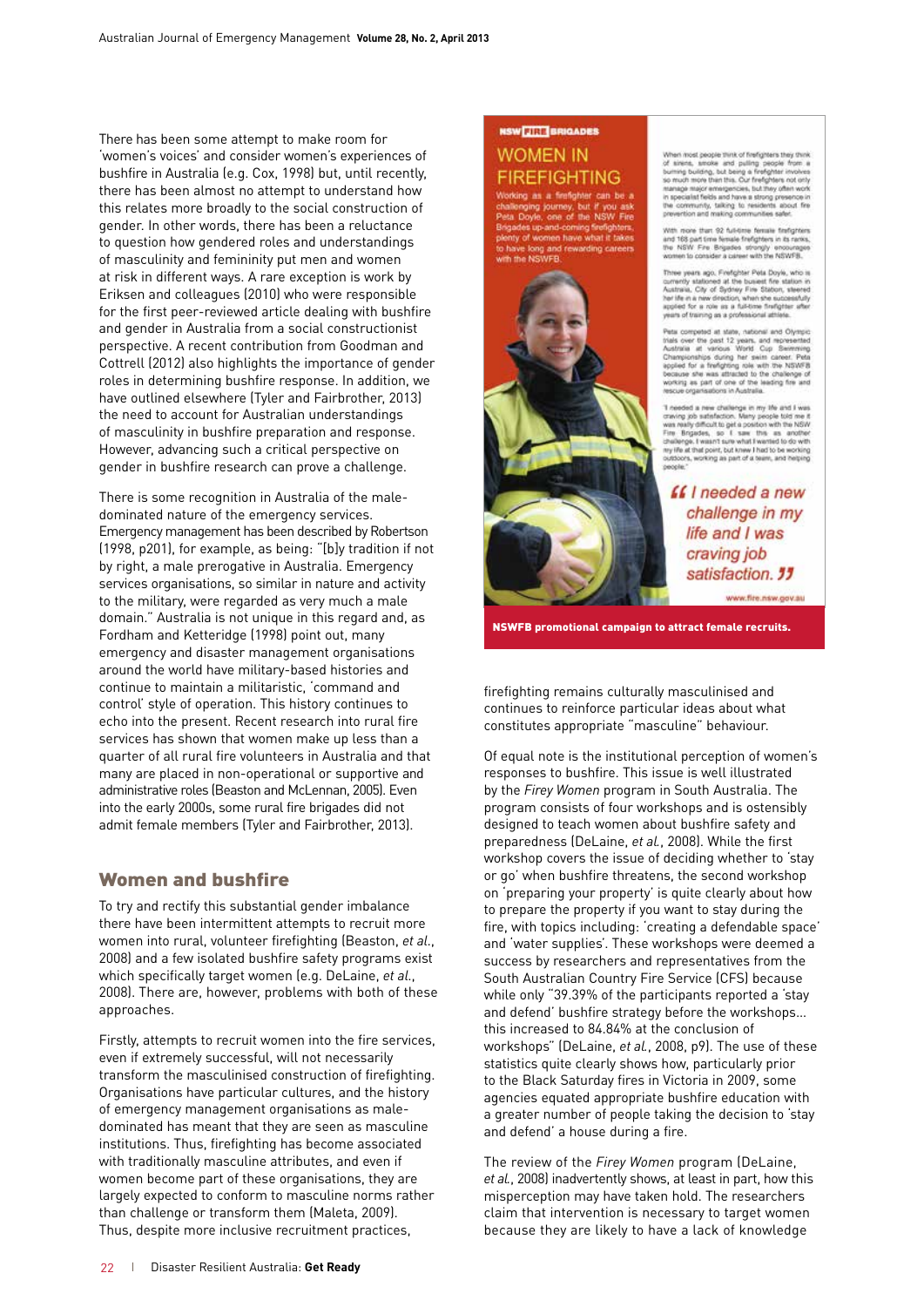around bushfire. Given the significant lack of women in the firefighting services, such an assertion may be plausible, but the researchers rely primarily on a study by Beringer (2000), who makes unsupported claims about women's lack of bushfire safety knowledge. He states, for example, that:

*"When asked whether they would evacuate if another fire were to threaten, 23% [of residents surveyed] said they would evacuate their home. Of those respondents who would evacuate, 67% were female and 33% were male. The responses from females indicates [sic] that they may have a poor understanding of bushfire behaviour as well as the role of the CFA [Country Fire Authority] and hence may perceive the bushfire to be a greater threat which would lead to a greater likelihood of evacuation"* (Beringer, 2000, p12).

No evidence is presented in support of this statement. Beringer's assumption is that a preference for evacuation indicates a lack of knowledge about bushfire safety.

Such assumptions tend to underpin much of the agency-dominated discussion around bushfire in Australia, although the international conversation is markedly different. International studies on gender and disaster evacuation preference show that women are more likely than men to favour evacuation. In some places this is actually seen as a virtue. Enarson (2009), for example, shows that women's more common preference for evacuation is seen by many emergency agencies overseas as a valuable asset in promoting risk aversion. There is an understanding that a preference for evacuation is less likely to stem from ignorance, and more likely to stem from gendered norms of responsibility (e.g. care-giving).

This understanding, highlighting the social roots of gendered behavioural difference, is further supported by studies on risk perception, which show that the most privileged groups—in particular, wealthy, white men—are much more likely to have low risk perception (Finucane, *et al*., 2000); while the poor, minority groups, and women are more likely to have high risk perception. Finucane and others (2000) suggest this stems, not from a lack of education, but rather from inequality, different environmental factors, and life experience. Those who are the most privileged tend to experience the least fear in their everyday lives and, as a consequence, may under-rate risks associated with events such as natural disasters.

The suggestion that women prefer evacuation because they are over-concerned or ill-educated about bushfire is not only an unfounded assertion; it may also be a dangerous one. Unlike the trend in disasters internationally, where women are over-represented in death tolls (Enarson and Chakrabarti, 2009), in Australia, more men than women die in bushfires. Indeed, a recent survey of bushfire deaths has shown that almost three times more civilian men than women died in bushfire events in Australia between 1900 and 2008 (Haynes, *et al*., 2010). Haynes and colleagues (2010) suggest that one of the reasons men may be over-represented in bushfire fatalities is that they are

more likely to 'actively defend a house' during a fire while women are more likely to 'shelter passively'.

Evidence of disagreements between men and women within a household over the best course of action to take during a fire threat also demonstrates that more investigation is needed into women's preference for evacuation (see Goodman and Cottrell, 2012). For example, Professor John Handmer, in his review of fatalities from the Black Saturday fires, submitted the following to the Royal Commission:

*"There is evidence of disagreements as the fire approached. In virtually all cases this was between women who wanted to leave and take the men with them and men who either wanted to stay and defend or who felt they had to support others in that role. In some cases it appears that the difference in opinion was long standing, in other cases it was only acknowledged at the last minute. This led to some people changing their plans at the last minute. This appears particularly the case for couples. There are instances where women who fled under these circumstances survived. Conversely, there is also evidence of such disagreements where males refused to leave, but relatives decided to stay, leading to additional fatalities"* (Handmer, *et al*., 2010).

Handmer's submission to the Royal Commission and the research by Haynes and others (2010) quite clearly contradict the idea that the best model of bushfire safety is to teach women to adopt a masculinised model of 'stay and defend'. Any education programs promoting this model therefore warrant re-evaluation.

#### Masculinity and bushfire: moving forward

*"A gender sensitive analysis of bushfires needs to go beyond understanding 'gendered vulnerabilities' and examine how the socially constructed societal expectations of women and men that underpin traditional views of bushfire management as 'men's business' persist today.*" Christine Eriksen and colleagues (2010).

Part of the problem is that the issue of masculinity is rendered largely invisible in discussions of bushfire. The existing literature on gender and bushfire in Australia, though scarce, has tended to focus on women. There is also an assumption that policy and practice for bushfire response are based on objective and empirical, if not scientific, bases. These approaches have tended to overlook the potential effects of male-dominated and culturally-masculinised emergency management, bushfire response and firefighting (Beaston and McLennan, 2005; Eriksen, *et al*., 2010; Poiner, 1990; Robertson, 1998). In programs like *Firey Women*, while women are obviously the focus, this is on the basis that they are seen as different and in need of special programs to teach them a 'correct' response to bushfire. Implicitly, it seems that the correct response was taken to be learning how to 'stay and defend'. This suggests that the largely masculinised activity of 'staying to defend'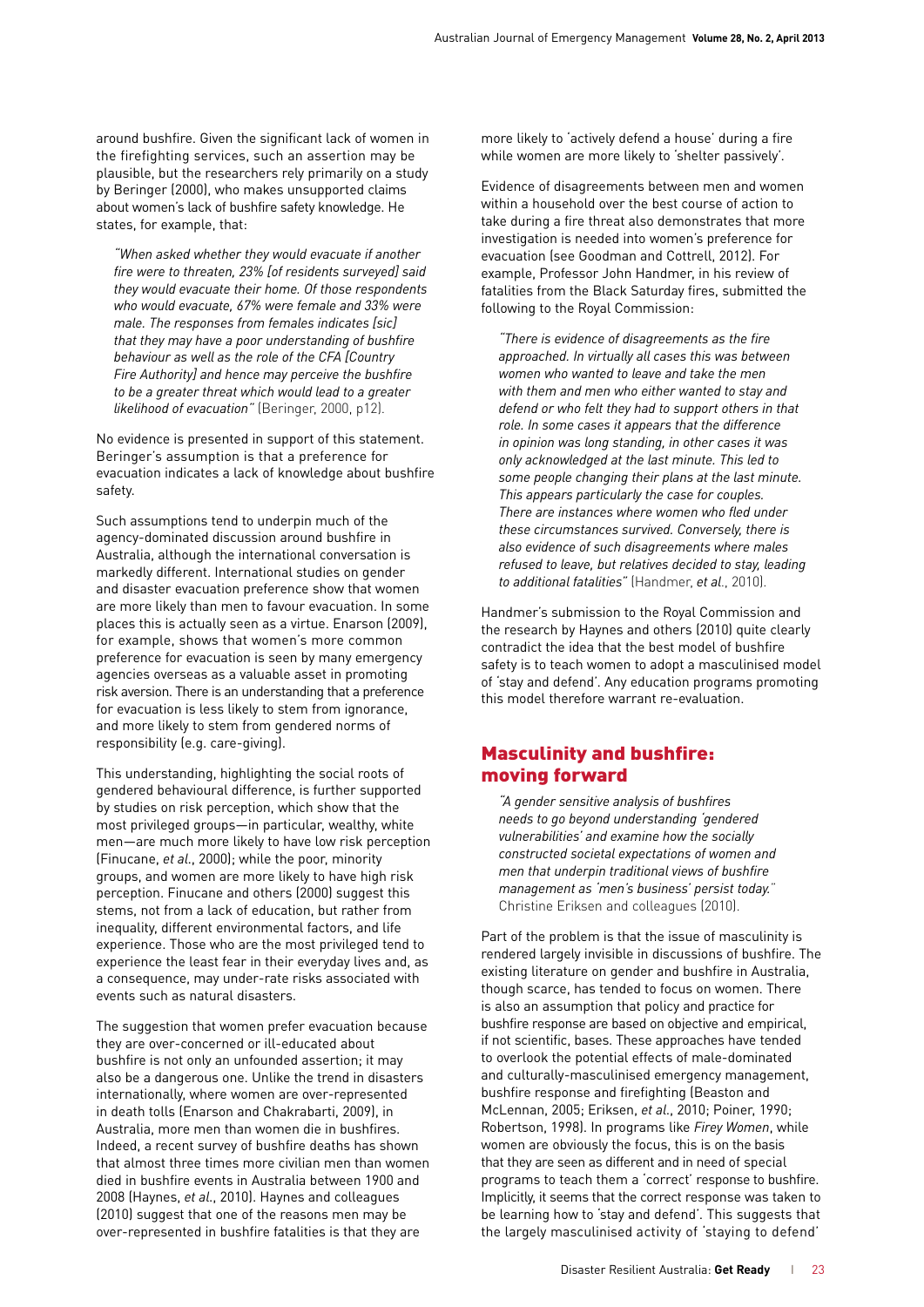has, in the past, occasionally slipped into becoming represented as the objective norm.

The focus on women as 'the other', compared to a masculine standard, can sometimes make it difficult to see how existing norms, approaches and policies are inevitably affected in particular ways when formed in heavily male-dominated environments. This process is often referred to in sociological literature as 'the invisibility of masculinity' (e.g. Campbell, *et al.*, 2006; Campbell and Bell, 2000). As Campbell and Bell (2000, p536) explain, masculinity is generally a "generic, unmarked category of power" and, as a result, masculinity remains invisible "while femininity is continually marked for special emphasis." It is therefore imperative that future research into gender and bushfire, and disaster events more generally, makes the social construction of masculinities visible.

The need to consider masculinities is also intertwined with the understanding that gender is relational, that is, gender roles are constructed in relation to each other rather than existing autonomously. Campbell and colleagues (2006) explain this aspect further in the context of rural masculinity by stating that: "rural masculinity is equally an aspect of the lives of men and women…The way rural men conduct their lives has a huge impact on how rural women live their lives, for gender is a relational matter" (p2). It is therefore important to understand the construction of both masculinity and femininity when considering gender and disaster.

We have argued elsewhere (Tyler and Fairborther, 2012, 2013) that it is now vital to conceptualise and analyse specifically Australian constructions of masculinity in order to better understand individual behaviour with regard to bushfire preparation and response in this country. In particular, it is important to understand Australian constructions of hegemonic masculinity. The concept of hegemonic masculinity (Connell, 1995) is particularly useful as it acknowledges that there are often many ways in which men can be accepted as appropriately masculine, but it also highlights that some constructions of masculinity have more cultural weight than others. Connell (2003) states that hegemonic masculinity is "the most honoured or desired…it is connected with prominent institutions and cultural forms, such as business and sport, and is extensively promoted in the mass media" (p15). Campbell and Bell (2000) expand on Connell's original understanding and state that "[h]egemonic masculinity is therefore the version of masculinity that is considered legitimate, 'natural' or unquestionable…" (p535). The valorisation of particular types of masculinity therefore has consequences for determining what is seen as culturally appropriate behaviour and action.

#### Conclusion

It is understood in the international literature that gendered norms and expectations contribute to particular patterns of disaster preparation and response. Bushfires in Australia are no exception to this phenomenon. Given the anomaly of men's overrepresentation in bushfire fatalities in Australia, it is imperative to consider the social construction of masculinity and, in particular, hegemonic masculinity (Tyler and Fairbrother, 2012). Understanding the gendered dynamics operating around bushfire may, quite literally, be a life or death issue. Since the Royal Commission into the Black Saturday fires, many fire agencies have begun sending out official communications that place a greater emphasis on plans to evacuate or 'leave early'. It must be recognised, however, that these modified messages are being transmitted into an existing cultural environment where 'staying to defend' tends to be valorised and masculinised, and is therefore seen as appropriate, while leaving is often seen as weak, ill-informed and feminised, and is therefore seen as inappropriate (Tyler and Fairbrother, 2013). A modification of the message alone is not enough to create cultural change. In order for models of bushfire preparation and response to be more effective in future, the social construction of masculinity must be taken into account and become a central focus in the development of messages, education programs, and public discussion.

#### References

Ariyabandu, M., 2009*. Sex, Gender and Gender Relations in Disasters. In E. Enarson and P.G. Chakrabarti (eds). Women, Gender and Disaster: Global issues and initiatives. Sage Publications, London.*

Beaston, R. and McLennan, J., 2005*. Australia's Women Volunteer Firefighters: A literature review and research agenda. Australian Journal of Volunteering, V10(2), pp18-27.*

Beaston, R. McLennan, J. Birch, A., 2008*. Recruiting and Retaining Women Fire Service Volunteers. Fire Note. Bushfire CRC and AFAC: Melbourne.*

Beringer, J. 2000*. Community Fire Safety at the Urban / Rural Interface: The bushfire risk. Fire Safety Journal, V35(1), pp1-23.*

Bolin, R. Jackson, M. Crist, A. 1998*. Gender Inequality, Vulnerability and Disaster: Issues in theory and research. In E. Enarson and H. Morrow (eds). The Gendered Terrain of Disaster: Through women's eyes. Praeger, Santa Barbara.*

Campbell, H. and Bell, M. 2000*. The Question of Rural Masculinities. Rural Sociology, V65(4), pp532-547.* 

Campbell, H. Bell, M. Finney, M., 2006*. (eds). Country Boys: Masculinity and rural life. Pennsylvania State University Press, University Park: PA.*

Chakrabarti, P.G. and Walia, A., 2009*. Toolkit for Mainstreaming Gender in Emergency Response. In E. Enarson and P.G. Chakrabarti (eds). Women, Gender and Disaster: Global issues and initiatives. Sage Publications, London.*